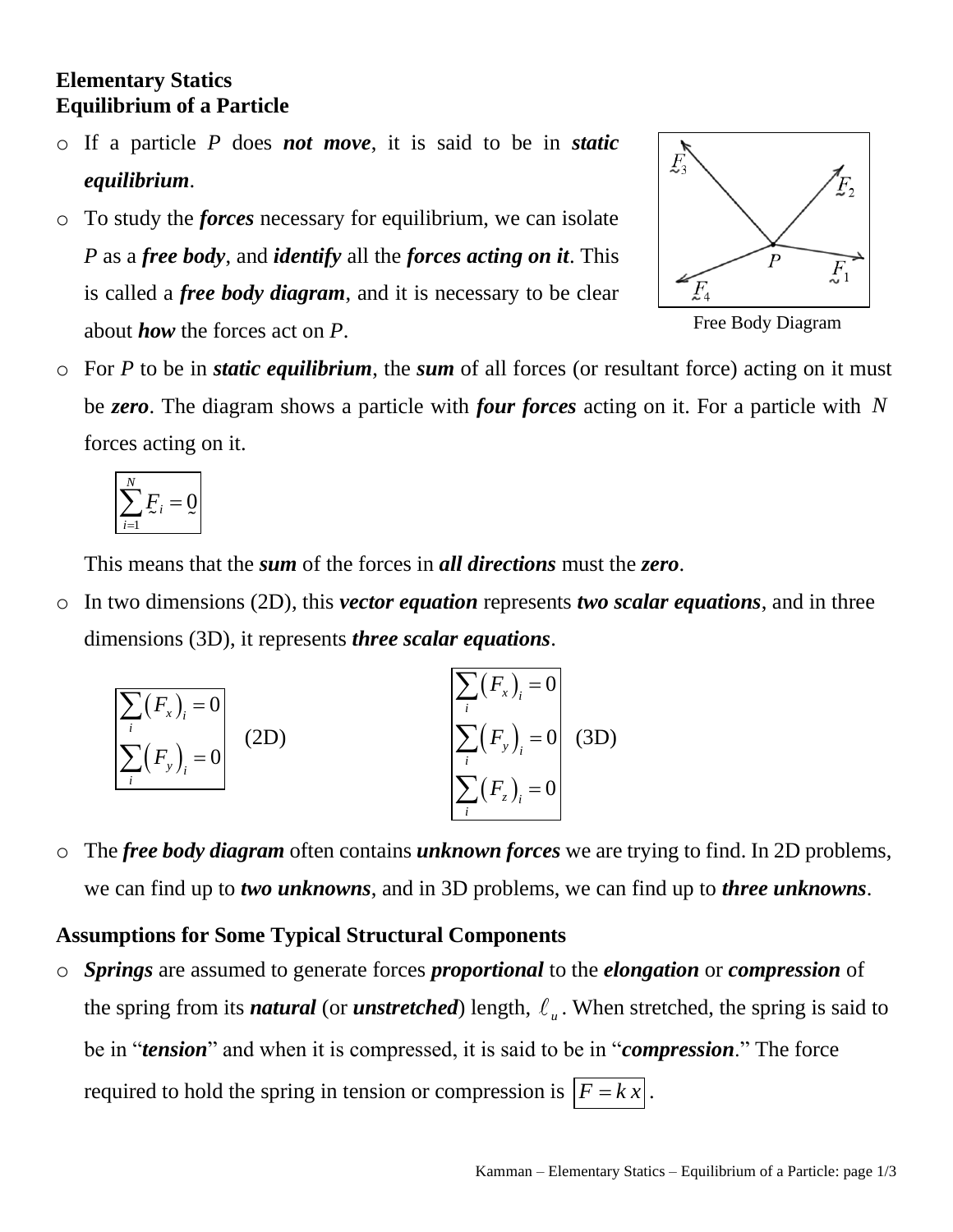



 $1.3(m)$ 

- o As a first approximation, *cables* or *ropes* are assumed to form *straight lines* with *no sag*. They can only act in *tension*. Forces are transmitted along the line.
- o Forces are often *redirected* using *pulleys*. As a first approximation, assume pulleys are *massless* and *frictionless*, so the tension in the rope or cable is the same on both sides of the pulley.

Example #1:

Given: Two cables support the 260 (kg) load.

Find: Tensions in the two cables.

Solution:

Geometry: Using the law of cosines, write

function:

\nometry: Using the law of cosines, write

\n
$$
0.5^{2} = 1.2^{2} + 1.3^{2} - 2(1.2)(1.3)\cos(A) \implies A = \cos^{-1}\left(\frac{1.2^{2} + 1.3^{2} - 0.5^{2}}{2(1.2)(1.3)}\right) \approx 22.6199 \text{ (deg)}
$$
\n
$$
1.2^{2} = 0.5^{2} + 1.3^{2} - 2(0.5)(1.3)\cos(B) \implies B = \cos^{-1}\left(\frac{0.5^{2} + 1.3^{2} - 1.2^{2}}{2(0.5)(1.3)}\right) \approx 67.3801 \text{ (deg)}
$$
\nuations of equilibrium:

\n

Equations of equilibrium:

rations of equilibrium:  
\n
$$
\sum F_x = -\cos(A)T_{CA} + \cos(B)T_{CB} = 0
$$
\n
$$
\sum F_y = \sin(A)T_{CA} + \sin(B)T_{CB} - 260(9.81) = 0
$$

Simultaneous equations:  
\n
$$
\frac{\begin{bmatrix} -\cos(A) & \cos(B) \end{bmatrix} \begin{bmatrix} T_{CA} \\ T_{CB} \end{bmatrix} = \begin{bmatrix} 0 \\ 260(9.81) \end{bmatrix}}{\sin(A) \sin(B) \begin{bmatrix} T_{CB} \\ T_{CB} \end{bmatrix}} = \frac{\begin{bmatrix} T_{CA} \\ T_{CB} \end{bmatrix} \approx \begin{bmatrix} 981 \text{ (N)} \\ 2350 \text{ (N)} \end{bmatrix}}
$$





 $T_{CB}$ 

260(9.81)

 $\tilde{x}$ 

 $\overline{\mathcal{B}B}$ 

 $T_{CA}$ 

 $0.5 \text{ (m)}$ 

 $\left[T_{CA}\right]_{\sim}$  (981 (N))

 $T_{CA}$ 

 $\overline{A}$ い

 $T_{CB}$